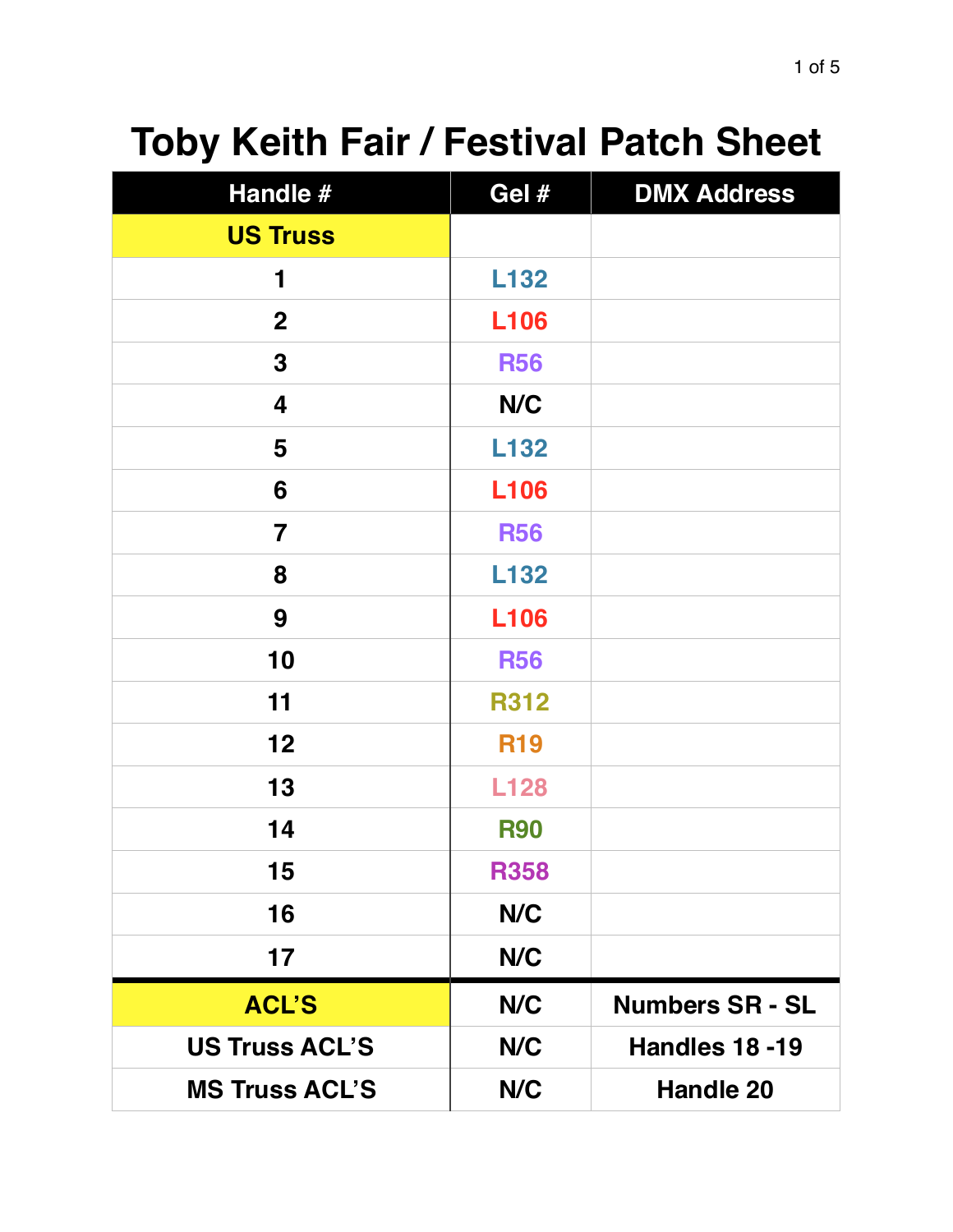| Handle #        | Gel #       | <b>DMX Address</b> |
|-----------------|-------------|--------------------|
| <b>MS Truss</b> |             |                    |
| 38              | L132        |                    |
| 39              | <b>L106</b> |                    |
| 40              | <b>R56</b>  |                    |
| 41              | <b>R358</b> |                    |
| 42              | <b>R358</b> |                    |
| 43              | <b>L128</b> |                    |
| 44              | <b>L128</b> |                    |
| 45              | <b>R19</b>  |                    |
| 46              | <b>R19</b>  |                    |
| 47              | <b>R90</b>  |                    |
| 48              | <b>R90</b>  |                    |
| 49              | <b>R312</b> |                    |
| 50              | <b>R312</b> |                    |
| 51              | N/C         |                    |
|                 |             |                    |
| <b>DS Truss</b> |             |                    |
| 34              | L132        |                    |
| 35              | <b>L106</b> |                    |
| 36              | <b>R56</b>  |                    |
| 37              | N/C         |                    |
|                 |             |                    |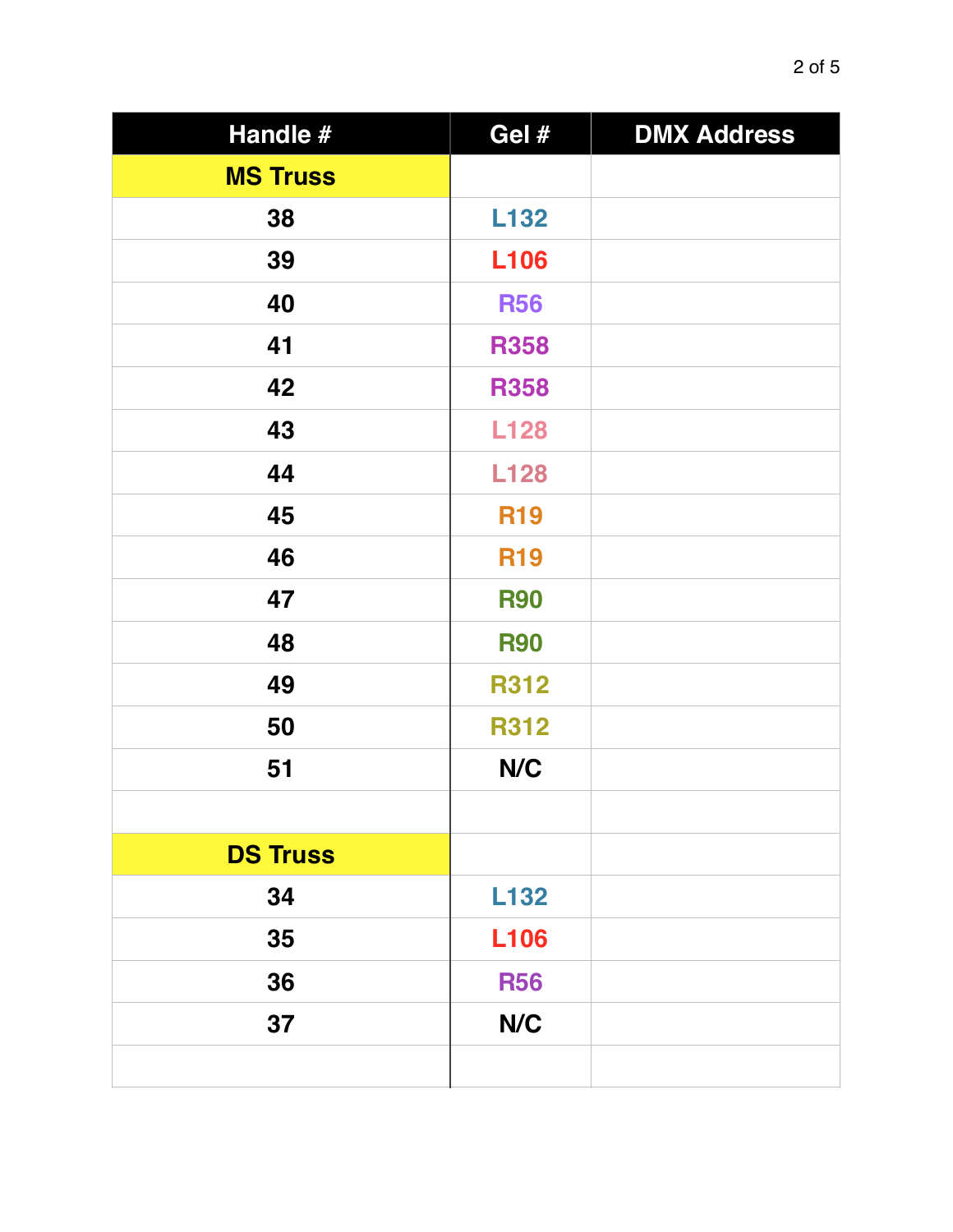| <b>Fixture Type</b>              | <b>Location</b> | <b>DMX Address</b> |
|----------------------------------|-----------------|--------------------|
| Source 4 Leko 750W 19*           |                 |                    |
| Handle # (Fixture SR to SL)      |                 |                    |
| 24(1)                            | <b>DS</b>       |                    |
| 24(2)                            | <b>DS</b>       |                    |
| 25(3)                            | <b>DS</b>       |                    |
| 25(4)                            | <b>DS</b>       |                    |
| 26(5)                            | <b>DS</b>       |                    |
| 26(6)                            | <b>DS</b>       |                    |
| 27(7)                            | <b>DS</b>       |                    |
| 27(8)                            | <b>DS</b>       |                    |
| 28(9)                            | <b>DS</b>       |                    |
| 28 (10)                          | <b>DS</b>       |                    |
| 29 (11)                          | <b>DS</b>       |                    |
| 29 (12)                          | <b>DS</b>       |                    |
| 30(13)                           | <b>DS</b>       |                    |
| 30(14)                           | <b>DS</b>       |                    |
| <b>Moles (Audience Blinders)</b> |                 |                    |
|                                  |                 |                    |
| <b>ALL 5 31</b>                  | <b>DS</b>       |                    |
|                                  |                 |                    |
| <b>ALL 5 32</b>                  | <b>THRUST</b>   |                    |
|                                  |                 |                    |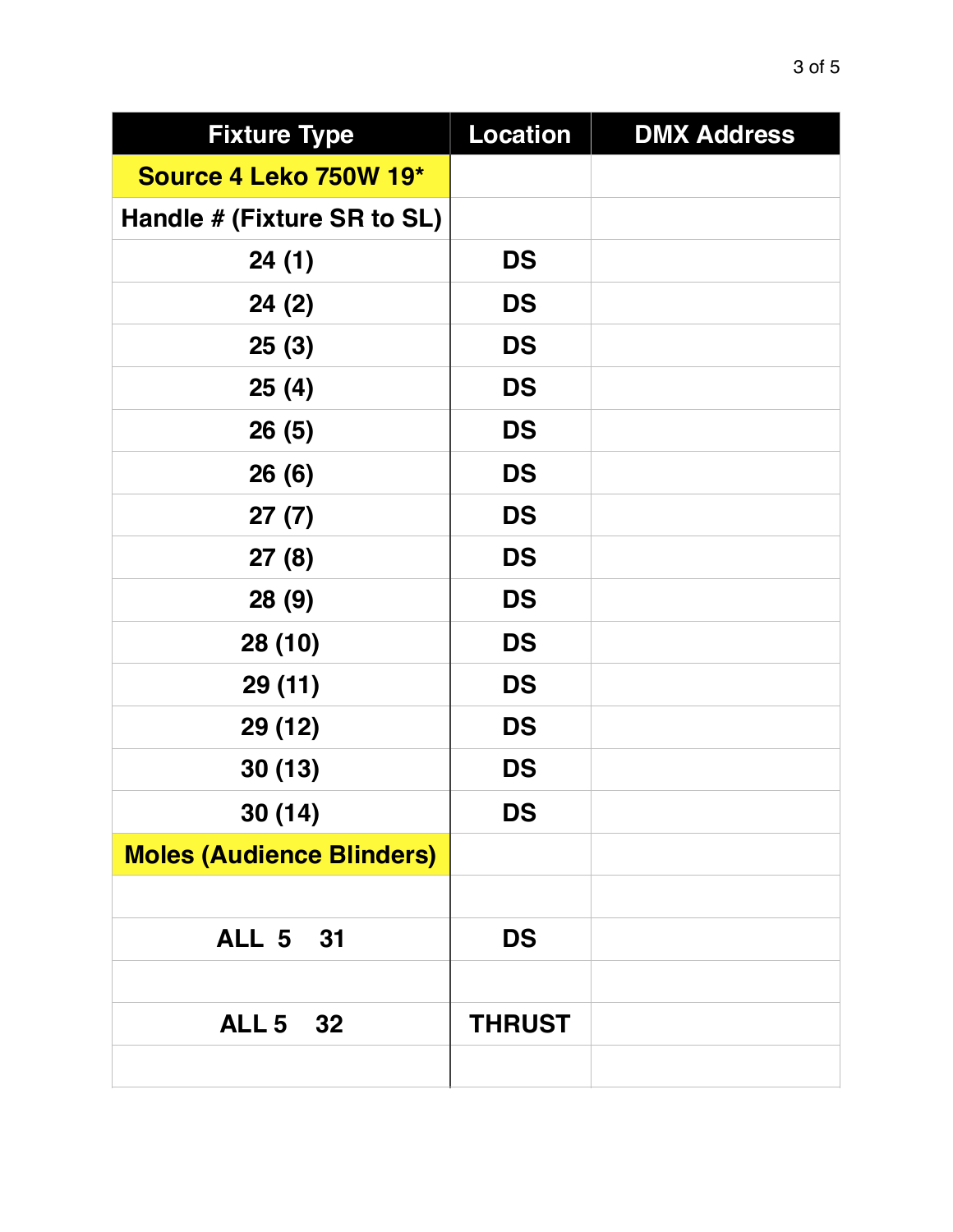| Intelligent<br><b>Fixtures</b> | <b>Location</b> | <b>DMX Address &amp;</b><br><b>Mode</b> |
|--------------------------------|-----------------|-----------------------------------------|
| 1                              |                 |                                         |
| $\boldsymbol{2}$               |                 |                                         |
| $\mathbf 3$                    |                 |                                         |
| $\overline{\mathbf{4}}$        |                 |                                         |
| 5                              |                 |                                         |
| $6\phantom{1}$                 |                 |                                         |
| $\overline{\mathbf{7}}$        |                 |                                         |
| 8                              |                 |                                         |
| 9                              |                 |                                         |
| 10                             |                 |                                         |
|                                |                 |                                         |
|                                |                 |                                         |
|                                |                 |                                         |
|                                |                 |                                         |
|                                |                 |                                         |
|                                |                 |                                         |
|                                |                 |                                         |
|                                |                 |                                         |
|                                |                 |                                         |
|                                |                 |                                         |
|                                |                 |                                         |